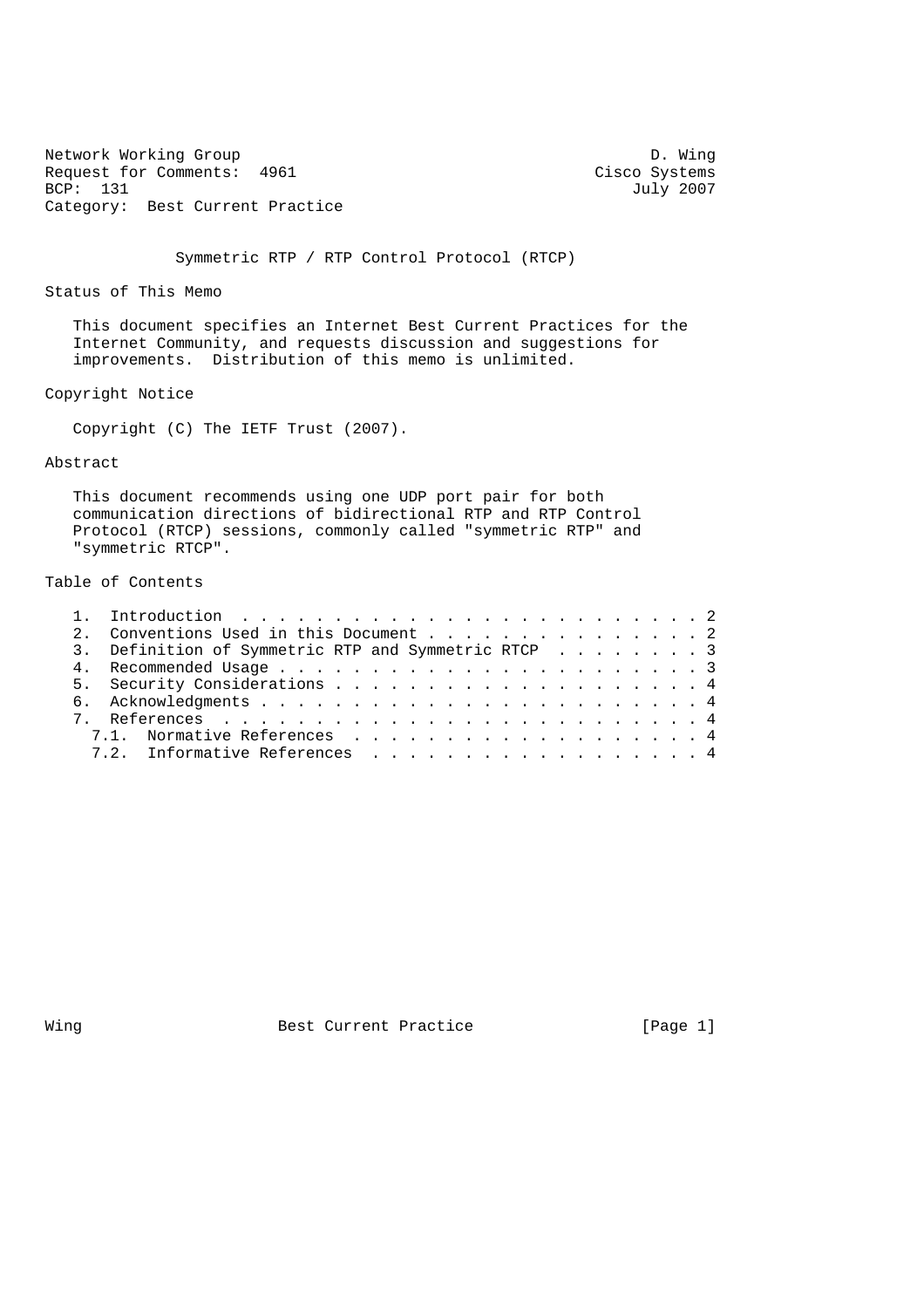#### 1. Introduction

 TCP [RFC0793], which is inherently bidirectional, transmits and receives data using the same local port. That is, when a TCP connection is established from host A with source TCP port "a" to a remote host, the remote host sends packets back to host A's source TCP port "a".

 However, UDP is not inherently bidirectional and UDP does not require using the same port for sending and receiving bidirectional traffic. Rather, some UDP applications use a single UDP port to transmit and receive (e.g., DNS [RFC1035]), some applications use different UDP ports to transmit and receive with explicit signaling (e.g., Trivial File Transfer Protocol (TFTP) [RFC1350]), and other applications don't specify the choice of transmit and receive ports (RTP [RFC3550]).

 Because RTP and RTCP are not inherently bidirectional protocols, and UDP is not a bidirectional protocol, the usefulness of using the same UDP port for transmitting and receiving has been generally ignored for RTP and RTCP. Many firewalls, Network Address Translators (NATs) [RFC3022], and RTP implementations expect symmetric RTP, and do not work in the presence of asymmetric RTP. However, this term has never been defined. This document defines "symmetric RTP" and "symmetric RTCP".

 The UDP port number to receive media, and the UDP port to transmit media are both selected by the device that receives that media and transmits that media. For unicast flows, the receive port is communicated to the remote peer (e.g., Session Description Protocol (SDP) [RFC4566] carried in SIP [RFC3261], Session Announcement Protocol (SAP) [RFC2974], or Megaco/H.248 [RFC3525]).

 There is no correspondence between the local RTP (or RTCP) port and the remote RTP (or RTCP) port. That is, device "A" might choose its local transmit and receive port to be 1234. Its peer, device "B", is not constrained to also use port 1234 for its port. In fact, such a constraint is impossible to meet because device "B" might already be using that port for another application.

 The benefits of using one UDP port pair is described below in Section 4.

2. Conventions Used in this Document

 The key words "MUST", "MUST NOT", "REQUIRED", "SHALL", "SHALL NOT", "SHOULD", "SHOULD NOT", "RECOMMENDED", "MAY", and "OPTIONAL" in this document are to be interpreted as described in [RFC2119].

Wing **Best Current Practice** [Page 2]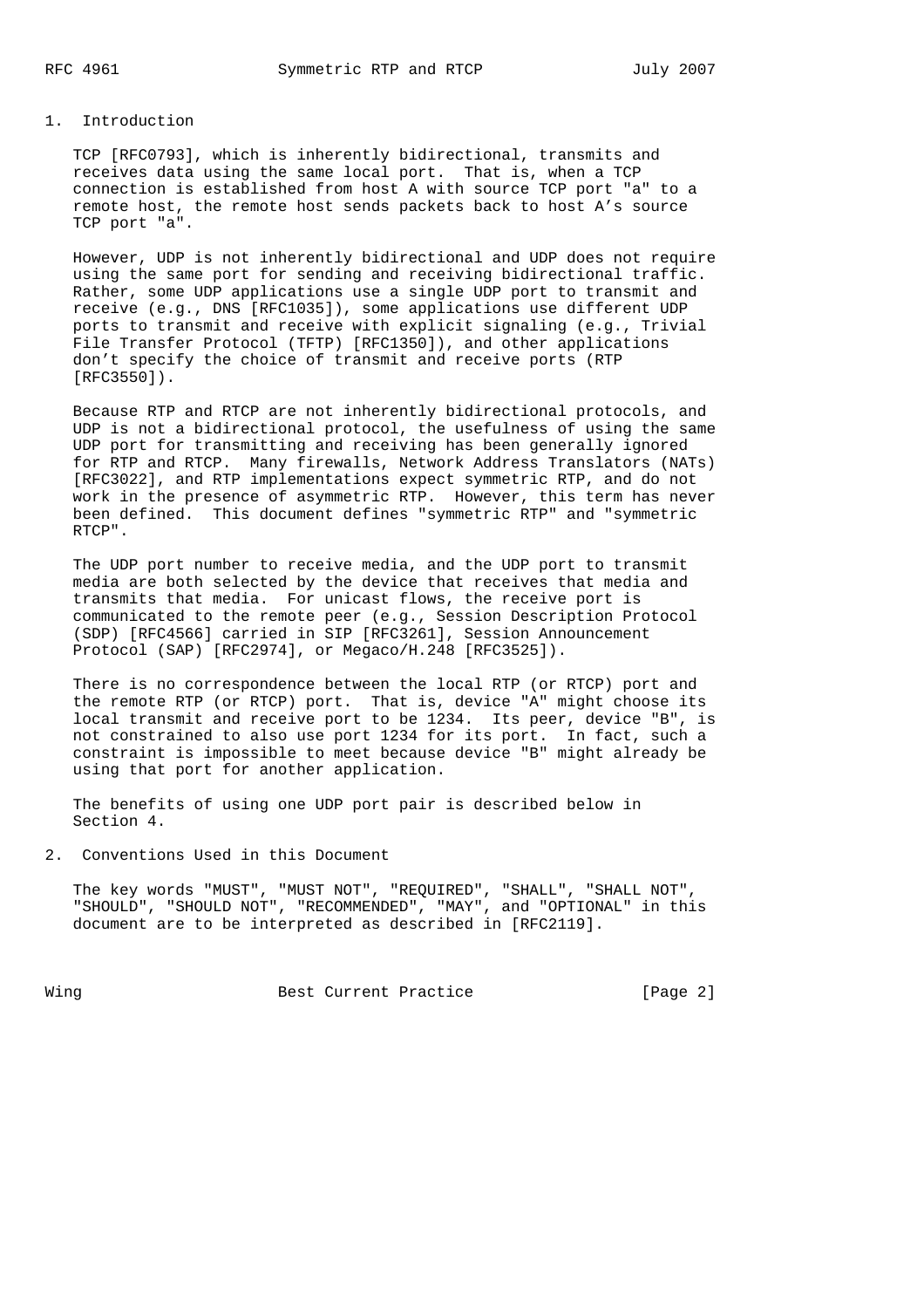### 3. Definition of Symmetric RTP and Symmetric RTCP

 A device supports symmetric RTP if it selects, communicates, and uses IP addresses and port numbers such that, when receiving a bidirectional RTP media stream on UDP port "A" and IP address "a", it also transmits RTP media for that stream from the same source UDP port "A" and IP address "a". That is, it uses the same UDP port to transmit and receive one RTP stream.

 A device that doesn't support symmetric RTP would transmit RTP from a different port, or from a different IP address, than the port and IP address used to receive RTP for that bidirectional media steam.

 A device supports symmetric RTCP if it selects, communicates, and uses IP addresses and port numbers such that, when receiving RTCP packets for a media stream on UDP port "B" and IP address "b", it also transmits RTCP packets for that stream from the same source UDP port "B" and IP address "b". That is, it uses the same UDP port to transmit and receive one RTCP stream.

 A device that doesn't support symmetric RTCP would transmit RTCP from a different port, or from a different IP address, than the port and IP address used to receive RTCP.

#### 4. Recommended Usage

 There are two specific instances where symmetric RTP and symmetric RTCP are REQUIRED:

 The first instance is NATs that lack integrated Application Layer Gateway (ALG) functionality. Such NATs require that endpoints use symmetric UDP ports to establish bidirectional traffic. This requirement exists for all types of NATs described in Section 4 of [RFC4787]. ALGs are defined in Section 4.4 of [RFC3022].

 The second instance is Session Border Controllers (SBCs) and other forms of RTP and RTCP relays (e.g., [TURN]). Media relays are necessary to establish bidirectional UDP communication across a NAT that is 'Address-Dependent' or 'Address and Port-Dependent' [RFC4787]. However, even with a media relay, symmetric UDP ports are still required to traverse such a NAT.

 There are other instances where symmetric RTP and symmetric RTCP are helpful, but not required. For example, if a firewall can expect symmetric RTP and symmetric RTCP, then the firewall's dynamic per call port filter list can be more restrictive compared to asymmetric RTP and asymmetric RTCP. Symmetric RTP and symmetric RTCP can also ease debugging and troubleshooting.

Wing **Best Current Practice** [Page 3]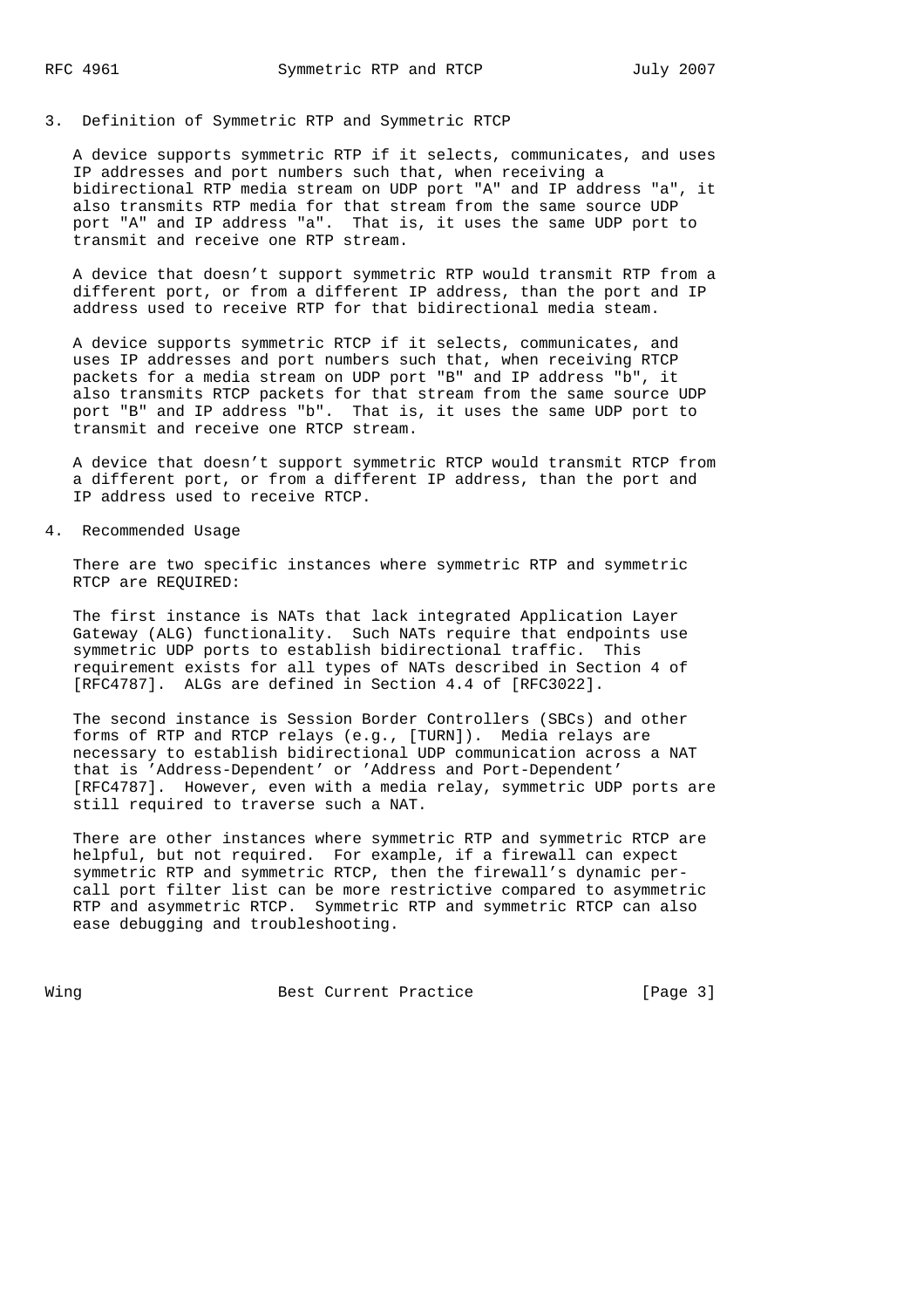Other UDP-based protocols can also benefit from common local transmit and receive ports.

 There are no known cases where symmetric RTP or symmetric RTCP are harmful.

 For these reasons, it is RECOMMENDED that symmetric RTP and symmetric RTCP always be used for bidirectional RTP media streams.

5. Security Considerations

 If an attacker learns the source and destination UDP ports of a symmetric RTP or symmetric RTCP flow, the attacker can send RTP or RTCP packets to that host. This differs from asymmetric RTP and asymmetric RTCP, where an attacker has to learn the UDP source and destination ports used for the reverse traffic, before it can send packets to that host. Thus, if a host uses symmetric RTP or symmetric RTCP, an attacker need only see one RTP or RTCP packet in order to attack either RTP endpoint. Note that this attack is similar to that of other UDP-based protocols that use one UDP port pair (e.g., DNS [RFC1035]).

6. Acknowledgments

 The author thanks Francois Audet, Sunil Bhargo, Lars Eggert, Francois Le Faucheur, Cullen Jennings, Benny Rodrig, Robert Sparks, and Joe Stone for their assistance with this document.

- 7. References
- 7.1. Normative References
	- [RFC2119] Bradner, S., "Key words for use in RFCs to Indicate Requirement Levels", BCP 14, RFC 2119, March 1997.
- 7.2. Informative References
	- [RFC3550] Schulzrinne, H., Casner, S., Frederick, R., and V. Jacobson, "RTP: A Transport Protocol for Real-Time Applications", STD 64, RFC 3550, July 2003.
	- [RFC4787] Audet, F. and C. Jennings, "Network Address Translation (NAT) Behavioral Requirements for Unicast UDP", BCP 127, RFC 4787, January 2007.
	- [RFC0793] Postel, J., "Transmission Control Protocol", STD 7, RFC 793, September 1981.

Wing **Best Current Practice** [Page 4]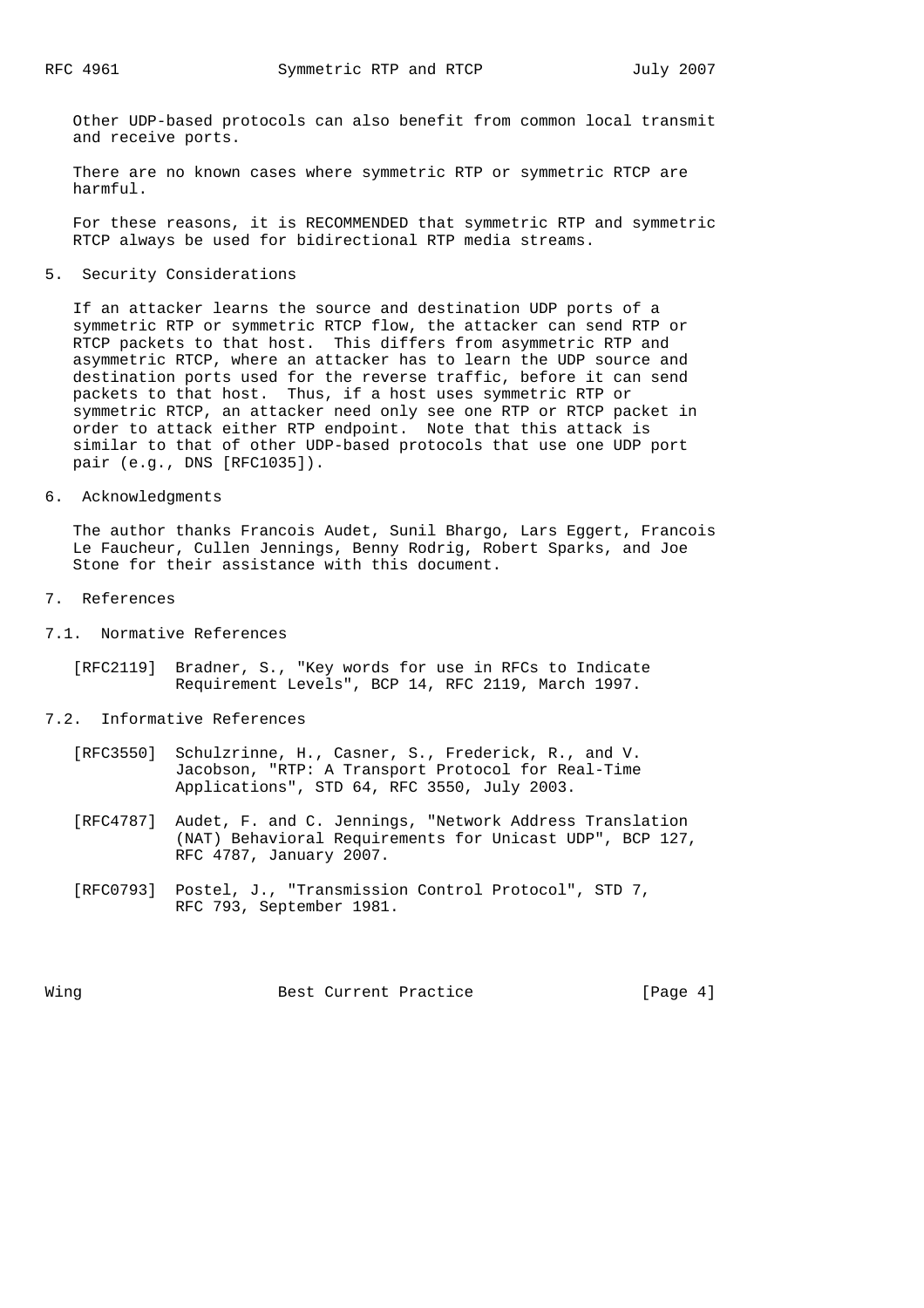- [RFC3022] Srisuresh, P. and K. Egevang, "Traditional IP Network Address Translator (Traditional NAT)", RFC 3022, January 2001.
- [RFC4566] Handley, M., Jacobson, V., and C. Perkins, "SDP: Session Description Protocol", RFC 4566, July 2006.
- [RFC1035] Mockapetris, P., "Domain names implementation and specification", STD 13, RFC 1035, November 1987.
- [RFC1350] Sollins, K., "The TFTP Protocol (Revision 2)", STD 33, RFC 1350, July 1992.
- [TURN] Rosenberg, J., "Obtaining Relay Addresses from Simple Traversal Underneath NAT (STUN)", Work in Progress, July 2007.
- [RFC3261] Rosenberg, J., Schulzrinne, H., Camarillo, G., Johnston, A., Peterson, J., Sparks, R., Handley, M., and E. Schooler, "SIP: Session Initiation Protocol", RFC 3261, June 2002.
- [RFC2974] Handley, M., Perkins, C., and E. Whelan, "Session Announcement Protocol", RFC 2974, October 2000.
- [RFC3525] Groves, C., Pantaleo, M., Anderson, T., and T. Taylor, "Gateway Control Protocol Version 1", RFC 3525, June 2003.

Author's Address

 Dan Wing Cisco Systems 170 West Tasman Drive San Jose, CA 95134 USA

EMail: dwing@cisco.com

Wing **Best Current Practice** [Page 5]